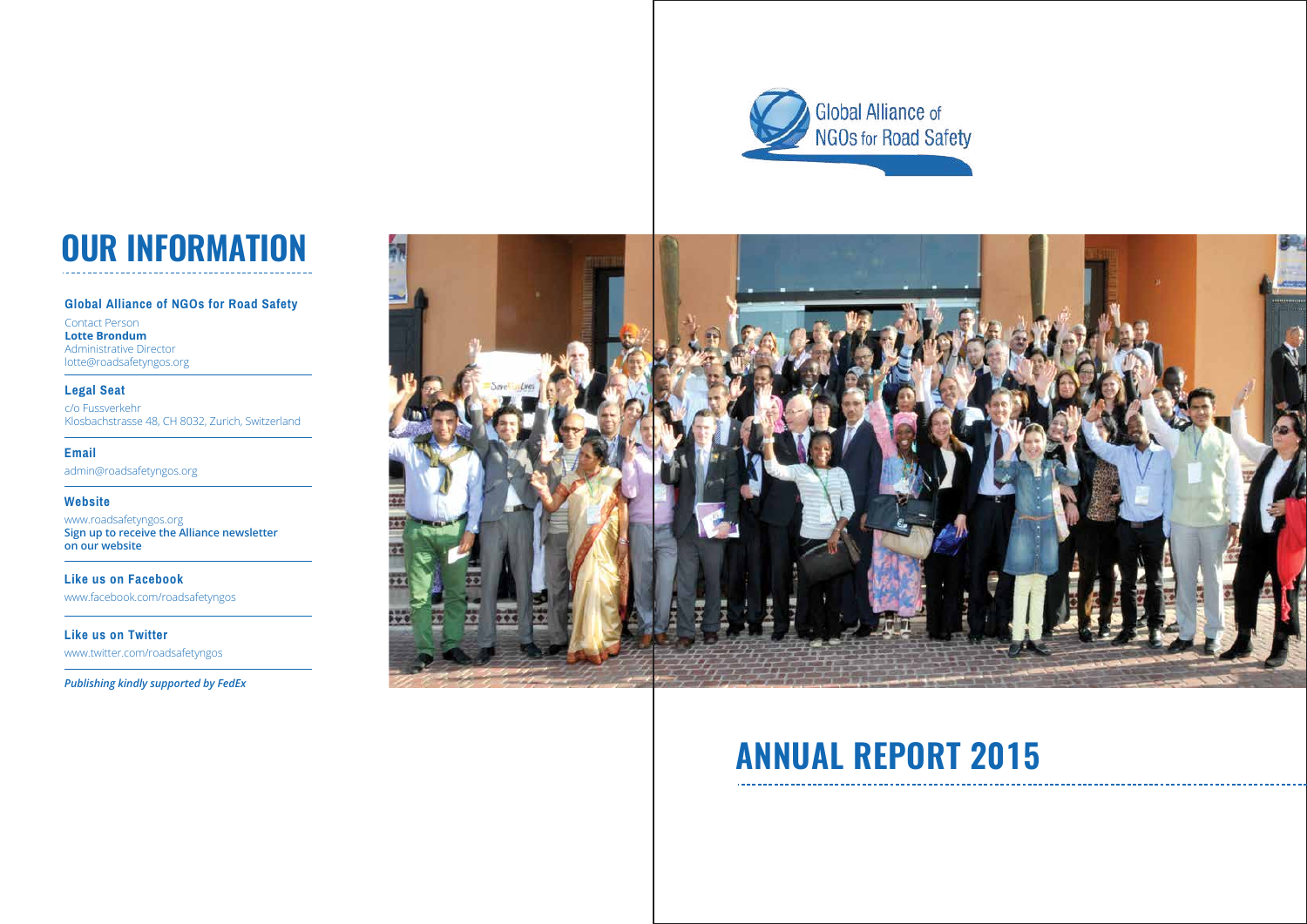#### Dear Friends,

In September 2015, the United Nations ratified the Sustainable Development Goals (the "Global Goals"), which included two key targets for reducing deaths and injuries on the world's roads. Strong NGO participation is essential to achieve the global targets for increasing road safety and reducing road fatalities. In 2015, the Global Alliance of NGOs for Road Safety continued to grow and push forward with its mission: to mobilize and empower road safety NGOs from around the world, enabling them to act to make roads safer for all and advocate for road victims' rights. In 2015 our member base increased to more than 150 member NGOs active in over 90 countries.

With a Secretariat and a strategic plan in place, the internal focus this year was to build a sustainable, transparently governed and well-managed organization. Work toward these goals included improved oversight, and the Alliance Board of Directors approved an Anti-Bribery and Corruption Policy and required all staff and Board Members to declare their interests and sign a Code of Conduct. Also, readily available on our website, are the Alliance bylaws and internal regulations that guide the Board's work between the General Assemblies. This is important as we grow and build a stronger organization.

The milestone event for the Alliance in 2015 was the Fourth Global Meeting of NGOs for Road Safety and Road Victims that took place in March in beautiful Marrakech, Morocco. The great passion shown by the

# **PRESIDENT LETTER FROM THE**



more than 200 road safety activists from around the world who attended, demonstrates that NGOs are a key part of the road safety equation and can contribute in significant ways to saving lives. We owe a great debt of gratitude to the Moroccan National Committee for Traffic Accident Prevention and Permanent Secretary Mr. Benacer Boulaajoul for hosting the event.

With the Global Goals adopted, the Alliance's focus is now on how NGOs can help make sure those goals are achieved. Hundreds of NGOs across the globe joined the **#SaveKidsLives** Campaign, collected signatures for the Child Declaration for Road Safety and took thousands of "Safies" which generated a lot of buzz on social media. There was also momentum for action in Brasilia at the Second Global High-Level Conference for Road Safety, where the Alliance both facilitated NGO participation in the meeting and handed over the one million signatures to the Child Declaration for Road Safety to decision makers. These actions demonstrate that, with concerted effort and support, NGOs are instrumental in generating a demand from the public and governments for safer roads.

As always, the strength of the Alliance is in the partnerships for action that we build. The United Nations Road Safety Collaboration and the Friends of the Decade group are two platforms where we are fortunate to work with committed road safety professionals from around the world. And, of course, none of our work would be possible without the generous support of our funders: WHO, the Global Road Safety Facility, FIA Foundation, Allianz and FedEx. Their belief in the value of our work humbles us and drives us forward.

I would also like to extend a sincere thank you to the volunteers who contribute to the Alliance's work. The Board is composed entirely of volunteers, who exhibit a passion and commitment to improving road safety around the world, and they work tirelessly to improve the Alliance.

We look back on 2015 proudly and look forward to growing the organization together.

Yours sincerely,

**Jeffrey Witte** President Board of Directors Global Alliance of NGOs for Road Safety

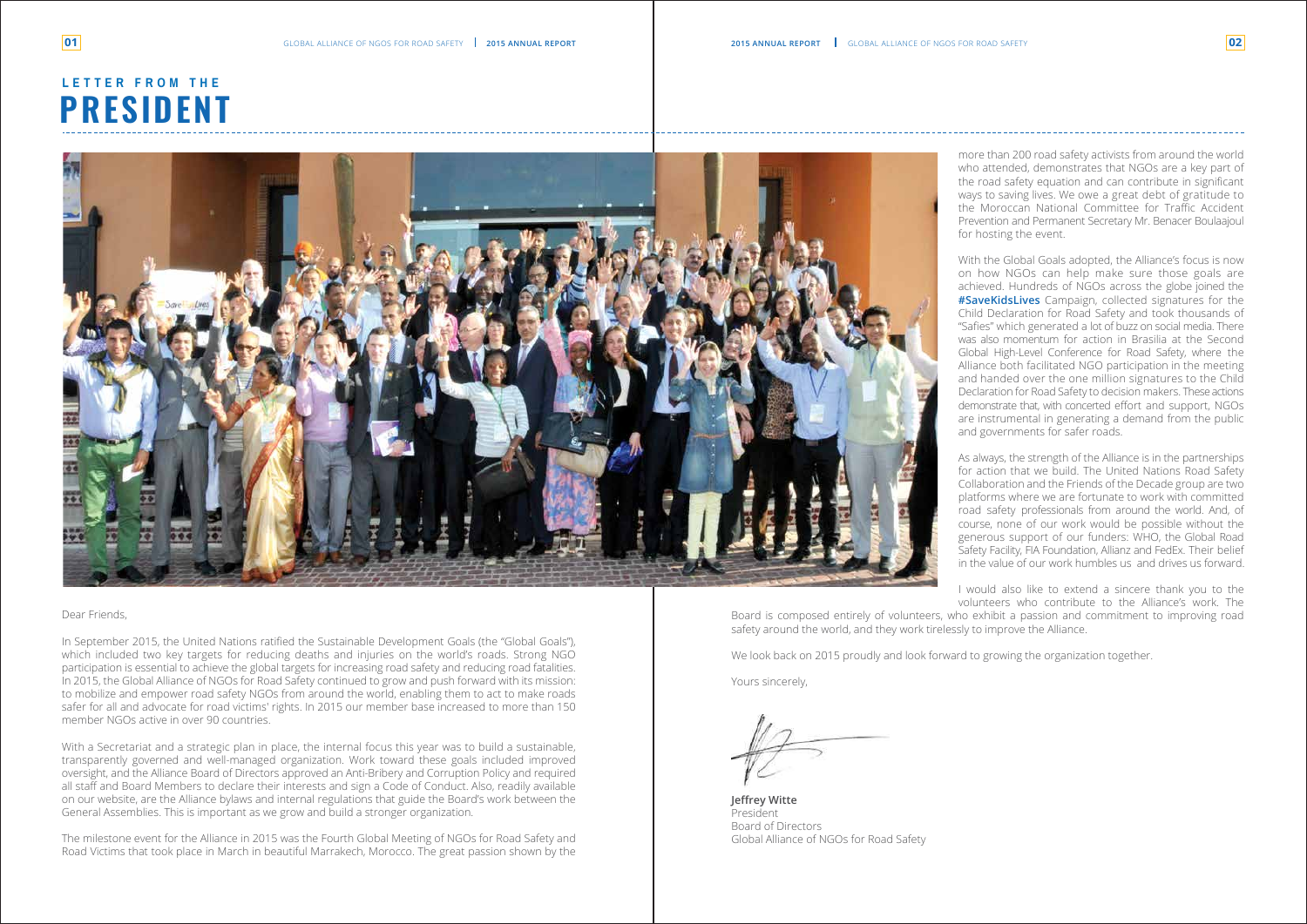# **RESPONSE OUR**



# **CHALLENGE THE**



**1.25 million lives are lost** each year due to road traffic injuries



### **50 million people suffer injuries** on the world's road each year



**has plateaued since 2007**



road traffic fatality rate



# **50% reduction in road traffic deaths**

Organized Fourth Global Meeting for Nongovernmental Organizations Advocating for Road Safety and Road Victims in Morocco with participation of **201 stakeholders from around the world**. The Global Meeting was hosted by the Moroccan National Committee for Traffic Accident Prevention, co-sponsored by WHO, and funded by the Global Road Safety Facility, and FedEx;



The Sustainable Development Goals (SDGs) includes a target of

and injuries by 2020. One of the new SDG targets (3.6) is to halve the global number of deaths and injuries from road traffic crashes by 2020



**pedestrians, cyclists or motorcyclists** Almost half of all road traffic deaths are



Increased membership to **158 road safety NGO member**, working in more than **90 countries**;



**Supported dissemination** of the Global Status Report on Road Safety 2015;



Facilitated collection of 1 million signatures for **#SaveKidsLives** campaign;



Provided **89 travel grants** for the Global Meeting in Morocco, **51 travel grants** for the Second Global High-Level Conference in Brazil, 9 grants to kick start the**#SaveKidsLives** campaign, and **10 grants** for Child Reporters for UNRSW:



**Established the Secretariat**, a governance structure for the Alliance. The Secretariat has, among other things, overseen the revision of the Alliance bylaws, and financial and accounting systems, and obtained a Swiss tax exemption declaration;



o o o Mobilized increased NGO participation in the Third United Nations Road Safety Week (UNGRSW) and the United Nations campaign: **#SaveKidsLives**;



Secured a grant from FedEx for networking and sharing and capacity building activities;



Established a capacity building program, the Alliance Empowerment Program, which **was launched at the Second Global High-Level Conference** on Road Safety in Brazil and started collecting data for a learning needs assessment;



**Participated as a member** of the Friends of the Decade group and attended meetings in Gothenburg and Geneva.



Improved communication, including production of **27 newsletters** in 2015;





In March 2015, the **Fourth Global Meeting was hosted** by the Moroccan National Committee for Prevention of Traffic Accidents and was sponsored by FedEx, the Road Safety Fund, the World Bank's Global Road Safety Facility, and Allianz;



Provided opening remarks at the Second Global High-Level Conference on Road Safety in Brazil and facilitated more than 80 NGOs to participate in the conference;



In March 2015, the **Fourth Global Meeting was hosted** by the Moroccan National Committee for Prevention of Traffic Accidents and was sponsored by FedEx, the Road Safety Fund, the World Bank's Global Road Safety Facility, and Allianz;

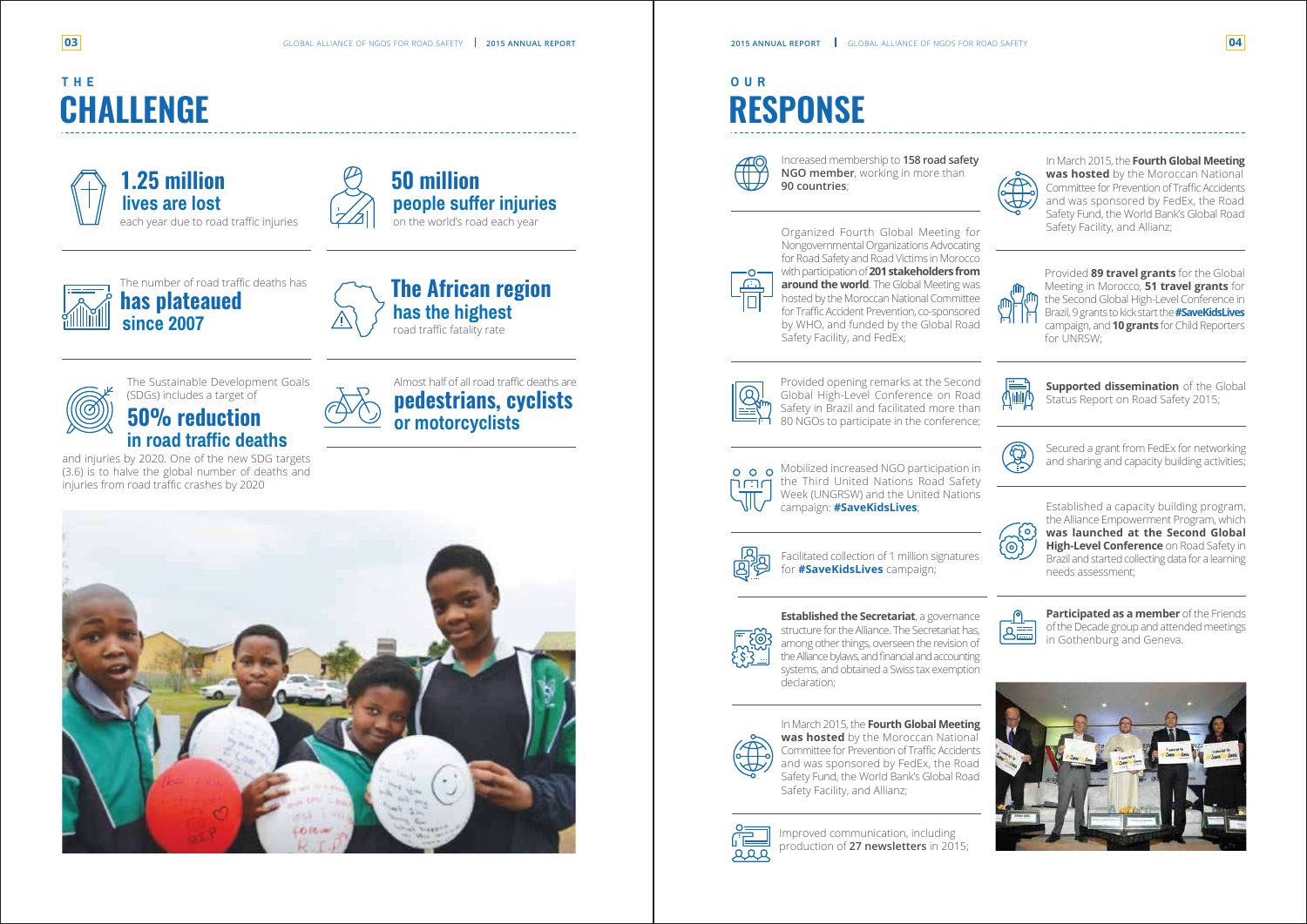The Global Meeting of Nongovernmental Organizations Advocating for Road Safety and Road Victims (Global Meeting) is a key event for the Alliance and takes place every two years. Previous events were held in Brussels, Washington, DC, and Antalya. The Global Meeting brings together members for networking, sharing best practice, and capacity building.

In March 2015, the Fourth Global Meeting was hosted by the Moroccan National Committee for Prevention of Traffic Accidents Prevention and was sponsored by FedEx, the Road Safety Fund, the World Bank's Global Road Safety Facility, and Allianz.



On 13-14 March 2015, more than 201 delegates from over 52 countries, representing 100 NGOs, gathered in Marrakech, Morocco at the Zalagh Kashbar Hotel & Spa for the Fourth Global Meeting of Nongovernmental Organizations Advocating for Road Safety and Road Victims. Dignitaries from the Moroccan Government included Aziz Rabbah, Minister of Transport, Equipment and Logistics, and Dr. Mohamed Najib Boulif, the Minister Delegate to the Minister of Logistics, Equipment and Logistics in charge of Transport.









### **WHAT WE DO NETWORKING AND SHARING**

### **Global Meeting 2015**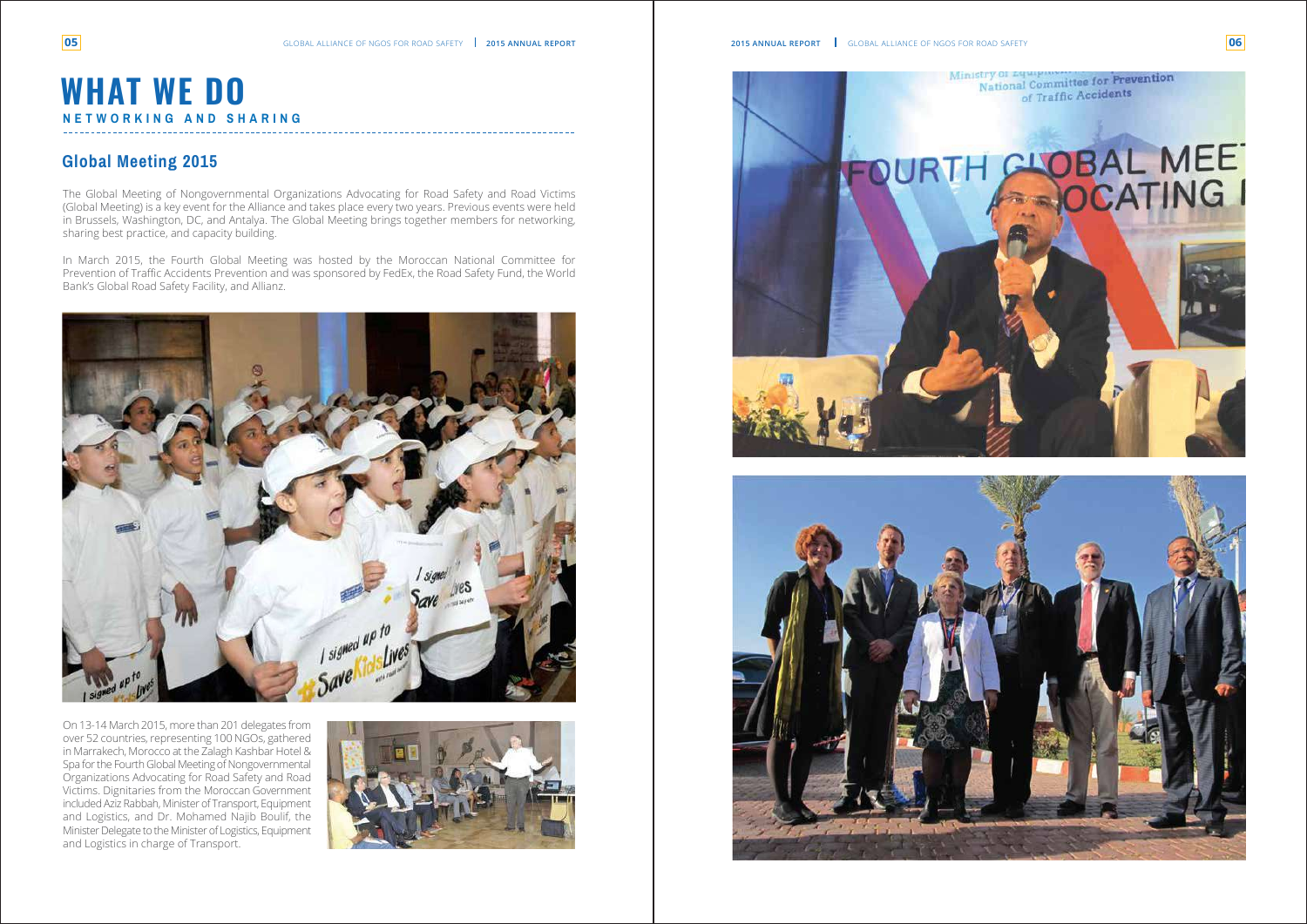### **Main outcomes from the meeting were:**

- $\Box$  The Alliance Marrakech Declaration, which calls for NGOs to be consulted in the implementation of evidence-based programs, was handed over to Aziz Rabbah, Minister of Transport, Equipment and Logistics, Morocco;
- $\Box$  A poster exhibition was opened by Dr. Mohamed Najib Boulif, Minister Delegate to the Minister of Logistics, Equipment and Logistics in charge of Transport, Morocco, displaying best practice safety work from 100 NGOs from 52 countries;
- □ 30 NGO delegates were trained in fundraising and data analysis by FedEx representative, Shane O'Connor; 50 NGOs participated in program evaluation training by Dr. Kate Allen from Johns Hopkins School of Public Health;
- □ The Second General Assembly of the Global Alliance of NGOs for Road Safety was held, resulting in the re-election of four Board Members and election of a fifth Board Member;
- □ NGO activities were planned for the Global High-Level Conference on Road Safety in Brazil in November 2015;
- NGO activities were planned for the **#SaveKidsLives** campaign and the Third UN Global Road Safety Week, which took place from 4-10 May 2015;
- $\Box$  A moment of silence was held for road victims;
- **Partnerships with multilateral organizations and corporates were discussed.**









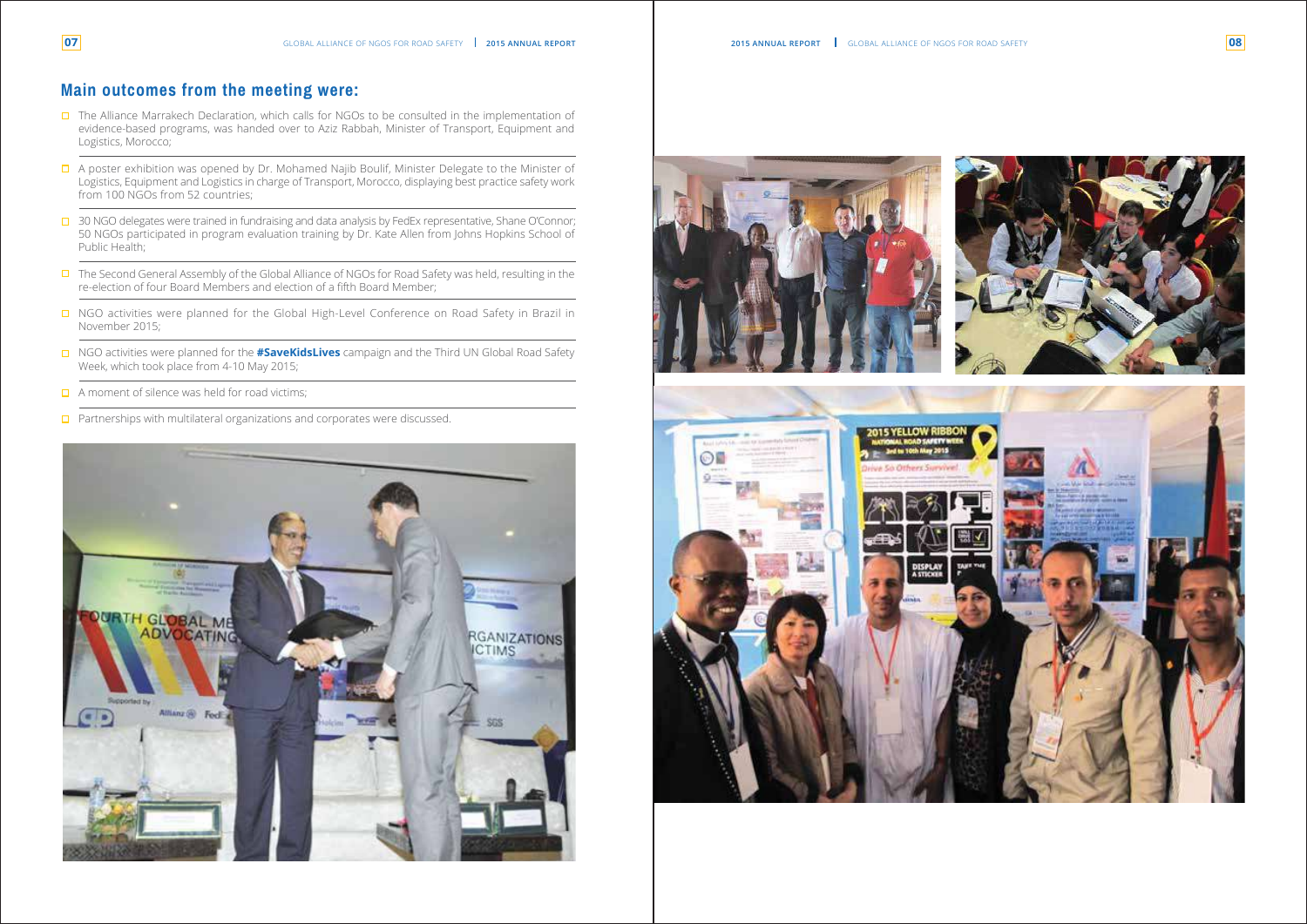At the outset of the **#SaveKidsLives** campaign, the Alliance supported the design of an introductory film that served to described the campaign and how people could be involved.

The Alliance was instrumental in mobilizing NGOs around the world to secure the one million signatures on the Child Declaration.

# **WHAT WE DO ADVOCACY**

*The Child Declaration was ultimately handed over to ministers and decision makers in Brazil at the Second Global High-Level Conference on Road Safety which convened on 18-19 November 2015.* 



# SaveKidsLives

### **Country highlights**

**URUGUAY** - Alliance Member, Fundacion Gonzalo Rodrigues, organized features in a children's magazine to create a larger impact among parents and children.

**SOUTH AFRICA** - South Africa Against Drunk Driving implemented the **#SaveKidsLive s** campaign to create awareness about the many children killed on South Africa's roads. The NGO wrapped trees and lamp posts in yellow banners displaying the **#SaveKidsLives** campaign logo, sent comprehensive material about the campaign to participating schools and businesses so that they could create their own presentations, and visited the local offices of the Department of Transport and Health to speak to government officials about the **#SaveKidsLives**  campaign, its aims, and to ask them to commit to the declaration. The campaign also reached three large McDonald's stores which will continue to run the project and wear the **#SaveKidsLives** campaign shirts every second Friday.





| per bod in cold of |                             |    |                                   |
|--------------------|-----------------------------|----|-----------------------------------|
|                    |                             |    |                                   |
|                    | parts 10 kg talking me told |    |                                   |
|                    |                             |    |                                   |
|                    |                             |    |                                   |
|                    |                             |    |                                   |
|                    |                             |    |                                   |
|                    |                             |    |                                   |
|                    |                             |    |                                   |
|                    |                             |    |                                   |
|                    |                             |    |                                   |
|                    | <b>The</b>                  |    |                                   |
|                    |                             |    |                                   |
|                    |                             |    |                                   |
|                    |                             |    |                                   |
|                    |                             |    |                                   |
|                    |                             |    |                                   |
|                    |                             |    | <b>化学方法 "大小三大的人也不能会在我们的感觉的事。"</b> |
|                    |                             |    |                                   |
|                    |                             |    |                                   |
|                    |                             |    |                                   |
|                    |                             |    |                                   |
|                    |                             |    |                                   |
|                    |                             |    |                                   |
|                    |                             |    |                                   |
|                    |                             |    |                                   |
|                    |                             |    |                                   |
|                    |                             |    |                                   |
|                    |                             |    |                                   |
|                    |                             |    |                                   |
|                    |                             |    |                                   |
|                    |                             |    |                                   |
|                    |                             |    |                                   |
|                    |                             |    |                                   |
|                    |                             |    |                                   |
|                    |                             |    |                                   |
|                    |                             |    |                                   |
|                    |                             |    |                                   |
|                    |                             |    |                                   |
|                    |                             |    |                                   |
|                    |                             |    |                                   |
|                    |                             |    |                                   |
|                    |                             |    |                                   |
|                    |                             |    |                                   |
|                    |                             |    |                                   |
|                    |                             |    |                                   |
|                    |                             |    |                                   |
|                    |                             |    |                                   |
|                    |                             |    |                                   |
|                    |                             |    |                                   |
|                    |                             | Ě  |                                   |
|                    |                             |    |                                   |
| 뺐                  |                             |    |                                   |
|                    |                             |    |                                   |
|                    |                             |    |                                   |
| P                  |                             | P. | 天空                                |
|                    |                             |    |                                   |
|                    |                             |    |                                   |
|                    |                             |    |                                   |
|                    |                             |    |                                   |
|                    |                             |    |                                   |

**VIETNAM** - In cooperation with the Ho Chi Minh Government, the AIP Foundation organized a Traffic Safety Forum for Children. Select students from Ho Chi Minh City joined a panel to discuss road risks and hazards they encounter when travelling to school. Students asked questions and presented solutions to road safety leaders that will enhance the safety of child road users and improve traffic environments.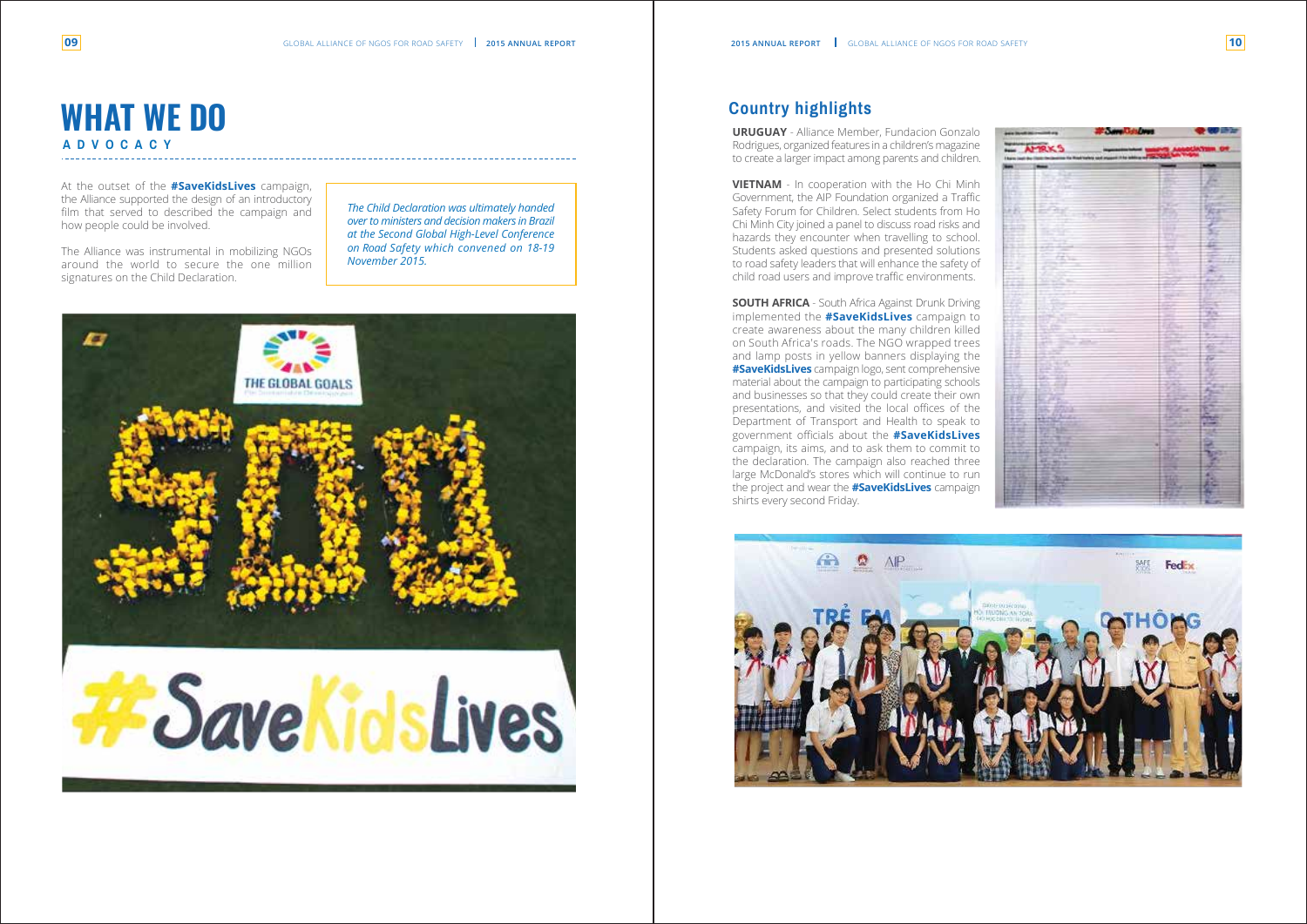

### **Announcement of the Alliance Empowerment Program in Brazil**

### **Main Components of the Alliance Empowerment Program**

# **WHAT WE DO CAPACITY BUILDING**

In October 2015, the Alliance received a generous grant from FedEx to build the capacity of Alliance Members. This led to the Alliance Empowerment Program, which was launched at the Second Global High-Level Conference in Brazil in November 2015. The grant is meant to facilitate networking and sharing among NGOs working in road safety as well as the larger global road safety community. It will also to support the capacity development more than 150 Alliance Members working in road safety around the world.



#### **Website and Social Media:**



The new grant will help the Alliance to improve its communication to both members and the larger road safety community. The Alliance contracted a web design agency to develop a new, more user-friendly website that goes live in 2016. The Alliance will continue to connect with and inspire members through our monthly newsletter, and improve its presence on social media platforms such as Facebook and Twitter.



#### **Capacity Building:**

The new Alliance Empowerment Program will be informed by a learning needs assessment that will close in January 2016. This comprehensive needs assessment will reveal the specific areas in which members would like to receive training to improve the effectiveness of their programs. The assessment is an online survey paired with in-depth interviews with key NGOs.

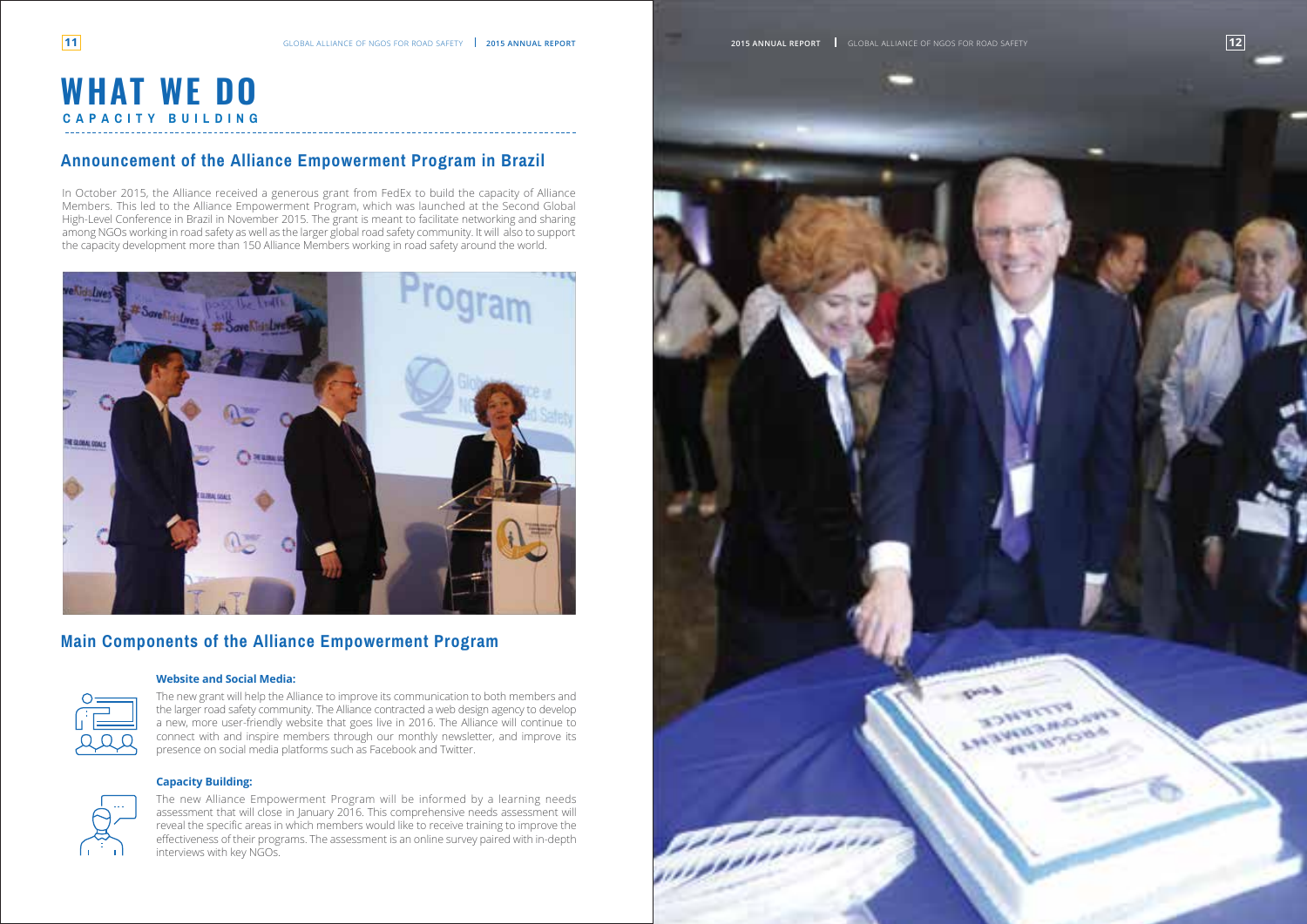### **Member Features**

# **A GROWING ALLIANCE**

With **158 member nongovernmental organizations** (NGOs) active in more than **90 countries**; the Global Alliance of NGOs for Road Safety was founded in response to demand from NGOs worldwide for a forum where NGOs can share best practices and collectively advocate for road safety and the rights of victims of road traffic injury.



**BENIN** - Alliance Member, ALINAGNON, organized the fourth year of the African Night Without Accident in 2015. The first African edition of Night Without Accident, an initiative that educates bar and nightclub customers on the consequences of drinking and driving, was organized in 2012 in the city of Parakou, the third largest city in Benin, through a partnership between ALINAGNON and the NGO Responsible Young Drivers (RYD). The awareness raising activities involved, among other things, competitions, breathalyzers, distribution of gifts and gadgets, and poster collages. Results have indicated that Night Without Accident led to a decrease in traffic crash rates related to alcohol by approximately 10%. Now, in 2015, the African Night Without Accident is an annual event throughout Benin. The success of the initiative in 2012 was responsible for its spread in Benin in 2013. ALINAGNON continues to organize the event every year. ALINAGNON also advocated for the initiative's expansion to neighboring countries such as Cameroon, Nigeria, Togo, and Burkina Faso.

**ARGENTINA** - Alliance Member, Luchemos por la Vida, from Argentina, launched a free program Conduciendo por la Vida ("Driving for Life") in collaboration with Ford Argentina. The goal of the program was to raise awareness and provide road safety education to youth aged between 15 and 18. The program also provides guidance and information for educators and parents, to allow them to participate actively in the educational process. The course touches on topics including drunk driving, proper use of seat belts and helmets, speed limits, cell phone use while driving, respecting pedestrians and cyclists, and more. The program was based on guidelines from Luchemos por la Vida's extensive educational experience and on the successful program Ford Driving Skills for Life, which has been delivered for the last 12 years in the US and countries from Europe, Asia, and Latin America.





and Iran's younger generation.

**NIGERIA** - Alliance Member, Safety Beyond Borders, created the initiative "Light Up the Night for Traffic Safety" in 2015. They encouraged Nigerians to use a USD 4 safety device - a pair of 45 centimeter-long reflective straps or tapes - to promote the visibility of their vehicles when traveling on the road at night. Car owners and drivers of large vehicles stick these reflective tapes on the sides and rear of their vehicles so they can be seen from a distance of about 500 meters by other road users, consequently averting traffic crashes and saving lives. Of surveyed vehicle owners and drivers, 85% stated that they can see vehicles with reflective tapes more clearly and quickly than vehicles without these devices when they are driving on the roads.

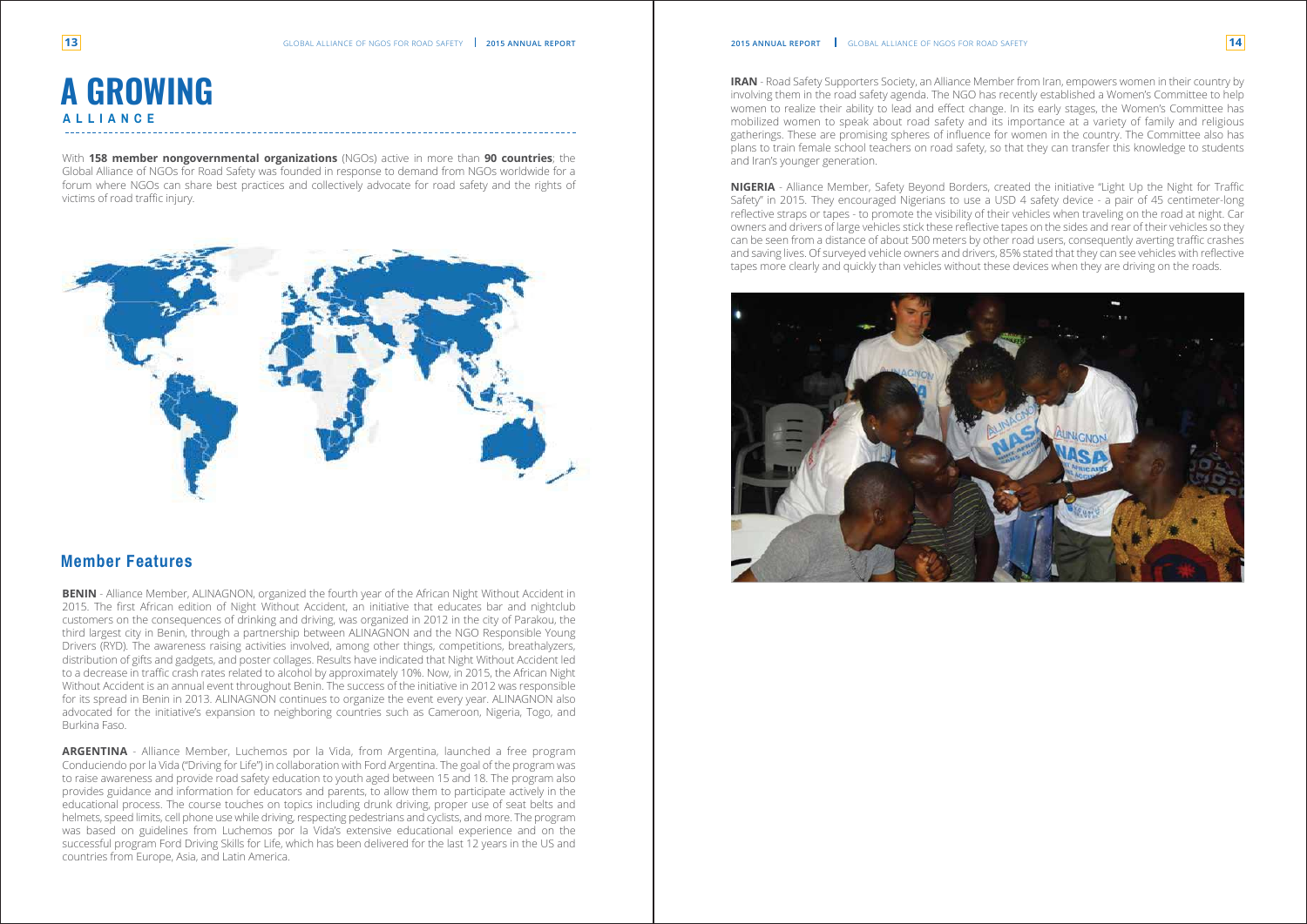# **MEMBERSHIP LIST 2015 GLOBAL ALLIANCE OF NGOS FOR ROAD SAFETY**

- A.C.T.I.V.V.A.S. ASOCIACIÓN CIVIL CONTRA LA VIOLENCIA VIAL
- ACODOM, INC
- ACONVIVIR
- Action et Jeunesse pour le Développement -Sécurité Routière (AJD - Sécurité Routière)
- ADISIV
- **AESLEME**
- **A** Afavivy
- Amend
- **AMPROUD**
- **AMRKS**
- Arrive Alive Road Safety Initiative
- **ArriveSAFE**
- Asia Injury Prevention Foundation, Vietnam
- Asia Injury Prevention Foundation, Thailand
- Asia Injury Prevention Foundation, Cambodia
- **ASIRT**
- ASIRT Kenya
- ASOCIAÞIA SIGURANÞA AUTO
- Asociacion Madres del Dolor
- Asoransito
- ACA-M
- Association des Familles de Victimes des
- Accidents de la Circulation (AFVAC CAMEROUN)
- **ASSOCIATION ZEINA HAUCH**
- Australian Road Safety Foundation
- Automobile Club of Moldova (ACM)
- AVA-TOGO
- AVOID ACCIDENT
- AVR
- 
- AVR Association Nationale des Victimes de la Route **INJURIES PREVENTION & INFORMATION CENTRE-**KENYA (IPIC-K)
- **Belarusian Auto Moto Touring Club**
- $\triangleright$  Brake
- Cambodia Movement for Health
- Cameroon Association for the Defence of Victims of Accident (CADVA)
- ▶ Cameroon Road Safety Foundation (CAROSAF)
- Canadian Association of Road Safety Professionals
- CCVR Romania
- Chariots of Destiny Organization

Por la Via Por la Vida - Liga Contra la Violencia Vial Private Sector Road Safety Forum (Namibia)

- Child Safety Promotion and Injury Prevention Research Center
- Childsafe South Africa
- Conduciendo a Conciencia
- CRIANÇA SEGURA SAFE KIDS, BRASIL
- ▶ Eastern Alliance for Safe & Sustainable Transport (EASST)
- **EFTHITA RHODES**
- Egyptian Society For Road Safety ESRS
- European Alcohol Policy Alliance
- ▶ European Cyclists Federation
- Federaci
- FFVR
- $\blacktriangleright$  FIA
- **FIA Foundation**
- Forum for Prevention of Road Accidents
- ▶ Friends of the Road
- Fundação Thiago de Moraes Gonzaga
- ▶ Fundación S.O.S. Paz en las Carreteras
- ▶ Fundación Tiempo para Vivir, A. C.
- **FUNDACION CAVAT**
- Fundacion Gonzalo Rodriguez
- **FUNDACION UNITRAN**
- Global New Car Assessment Programme
- ▶ Handicap International Federation
- Hayat International Humanitarian Organisation
- Helmet Vaccine Initiative Tanzania Foundation
- IECT Instituto de Ètica e Comportamento no Transito
- ▶ Indian Federation of Road Safety
- **Institute for Transportation and Development Policy**
- Instituto Internacional de Ciencias Pol
- International Federation of Pedestrians
- ▶ International Police Association (IPA) Turkey
- International Road Federation
- **IFISH Road Victims' Association**
- Italian Association of Road Safety Professionals
- Kids Non-Profit Organization
- Kunhadi
	- Kwapda'as Road Safety Demand (KRSD)
	- Kyrgyz Road Safety NGO
	- La Prévention Routière Internationale
	- LASER international
	- Les ambassadeurs de la sécurité routière
- **Example Health Education and Safety Foundation**
- Lima Cómo Vamos
- Luchemos por la Vida-Asociación Civil
- MADD Canada
- Mexico Previene
- Mothers Against Drunk Driving
- Movilidad y Desarrollo M
- ▶ NACE A.C. (No A Conducir Ebrio)
- ▶ National Organizations for Youth Safety (NOYS)
- ▶ National Road Safety Council (NRSC)
- National Youth Parliament-The Gambia
- ▶ New Zealand Sleep Safety Ltd

- Observatório Nacional de Segurança Viária
- ONG ALINAGNON
- ▶ Open Youth Institute for Research, Education and Development
- Organisation des Jeunes Ivoiriens pour la Security Routiere (OJISER)
- P(A)T PREVENCION DE ACCIDENTES DE TRAFICO

Pamoja Road Safety Initiative

▶ Partnership For Road Safety

Responsible Young Drivers

Road Accident Information & Rescue Organization

**REACTION YOUTH FOR THE PREVENTION** 

▶ Road Safety Support Foundation (Ukraine) ▶ Road Safety Supporters Society (RSSS)

- ▶ Safe Kids China
- SAFE KIDS FOUNDATION
- Safe Kids Korea
- Safe Kids Malaysia
- Safe Kids Worldwide
- ▶ Safe Road Foundation
- ▶ Safedrive Africa Foundation (SDAF)
- Safekids Aotearoa/New Zealand
- Safer Australian Roads and Highways (SARAH)
- ▶ Save Life International
- ▶ SaveLIFE Foundation
- ▶ SECUROUTE
- ▶ Safety Beyond Borders
- Smart Drivers Organization
- ▶ Society of Road Safety Ambassadors
- South Africans Against Drunk Driving
- ▶ Stop Accidentes
- Sustainability for Life
- Swatantrata Abhiyan Nepal
- TEMIDAYO OGAN CHILD SAFETY AND SUPPORT (TOCSS) FOUNDATION
- **THE ABILITY PEOPLE**
- ▶ The Association for Improving Safety of Road Traffic
- ▶ The Royal Health Awareness Society
- ▶ TRAX S. SOCIETY
- Turkish Traffic Safety Association
- Uganda Red Cross Mbarara
- Uganda Road Accident Reduction Network Organisation (URRENO)
- Ukrainian Road Safety Association
- UWABA Dar es Salaam Cycling Community
- Victimas de Violencia Vial AC
- YOU ARE WHAT U DO KOSTAS KOUVIDIS
- Young Generation of Tajikistan
- ▶ YOURS Youth for Road Safety
- ▶ Youth Task Force
- ▶ Zambian Road Safety Trust

Road Safety Association Indonesia Road Safety Initiative - Uganda

**PATVORA Initiative PEOPLE'S TRUST IAIPUR** 

PROJECT C.A.R.E.S.

▶ Road Safety Moldova ▶ Road Safety Russia

Road Safety Trust Uganda

▶ Safe Kids (Worldwide) Philippines

RoadPeace ▶ Roads For Life RoadSafe

RoadWise Network

▶ Parachute Leaders in Injury Prevention

RoSPA